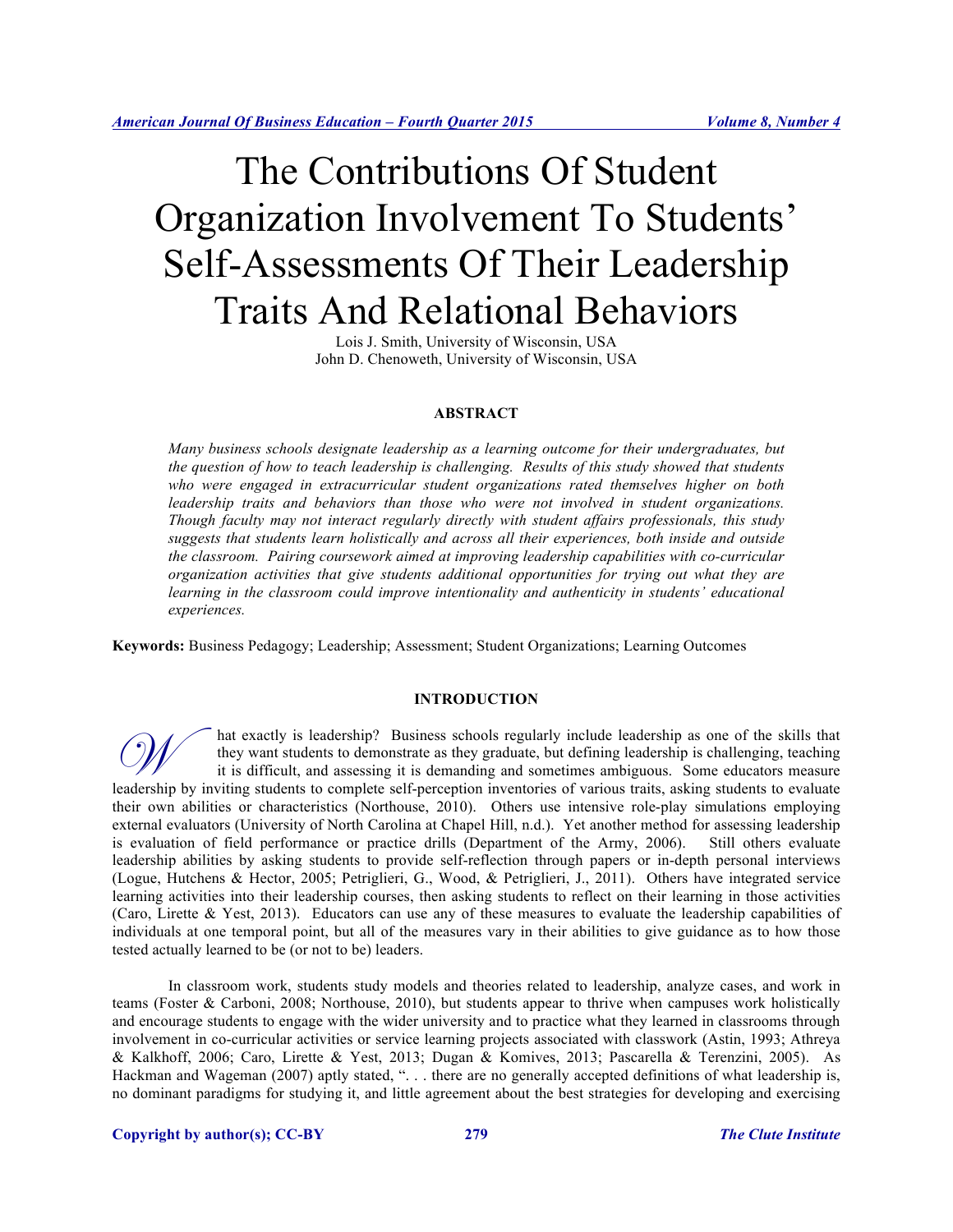it" (p. 43). Still, higher learning institutions carry on, trying to give students more opportunities for leadership learning and engagement, regardless of the imperfections of the tools available.

This research focused specifically on the role of active membership in student organizations and students' perceptions of how these activities impacted their leadership abilities. The study surveyed business majors who were in their graduating semester at a large undergraduate business college with a student population of approximately 3400. The survey asked seniors to report on which of several co-curricular activities they had been engaged (if any). Students then rated themselves on various leadership traits and behaviors. The contrast between students who were active in student organizations and those who were not will illuminate the perceived value of outof-class leadership experiences to student perceptions of leadership success. An exploration of the literature on cocurricular engagement and leadership traits will provide the background for the research hypotheses. This study extends and combines two streams of research. Specifically, it joins pedagogical research on the definitions and teaching of leadership in the classroom with student affairs research on leadership students gained through activities outside the classroom. Student self-ratings point to a possibility for common research and practice that helps students learn leadership skills through classroom experiences paired with co-curricular involvement and asks for cooperative work between faculty and student affairs staff.

# **CO-CURRICULAR INVOLVEMENT AND STUDENT SUCCESS**

An exploration of the literature on the influence of co-curricular opportunities on students' development of leadership skills showed that students learn these skills at least in part by practicing them. When students are given the opportunity to work on real projects and problems in safe environments with obvious support of others such as faculty and staff advisors, they can experience cognitive and behavioral leadership learning (Hackman & Wageman, 2007). Student organization activities provide this sort of experience for development as they give students the opportunity for peer interaction and leadership roles that provide a foundation for leadership training (Haber, 2011).

The scope of extracurricular involvement is extraordinarily wide, and various researchers have developed taxonomies for different categories of student organizations or co-curricular groups. Dugan (2013) provided a framework for differentiating and naming types of student groups. For example students could engage in "identity and expression" organizations such as theatre, arts, or international student, or sports organizations. Furthermore, he identified classes of opportunities such as arts organizations and academic groups and then added involvement in traditional campus-wide programming activities. Elkins, Forrester, and Noel-Elkins (2011) measured students' involvement with fourteen campus program areas including such activities as recreational sports, community service, conferences, student organization or clubs, student government, Greek organizations, and faith-based organizations, finding that students with moderate to high involvement in student activities perceived a greater sense of community, with variables loading on a factor related to teaching and learning. In creating a taxonomy for student involvement, Dunkel and Schuh (1998) classified student groups into categories of student government, Greek letter organizations (both social and professional), residence hall organizations, honoraries, military, sports, departmental/professional, and special-interest (such as ethnic, spiritual, service or hobby-oriented). However, regardless of how student clubs/organizations/activities were delineated, all offered opportunities for team projects, executive roles, and leadership practice.

Significant research supported the relationship between engagement in student clubs and the development of positive leadership traits and behaviors. For example, students who reported any amount of involvement in campus clubs had significantly higher scores across social change values for leadership development including collaboration, common purpose, controversy with civility, individual values, and citizenship (Dugan & Komives, 2007). These results were generally not dependent on the type of student organization or club. Astin (1993) also found that "Student-student interaction had its strongest positive effects on leadership development" (p. 4), as well as academic success and critical thinking. Peer interactions that fostered leadership included curricular and cocurricular activities such as working on group projects for classes, tutoring other students, participating in intramural sports, socializing with someone from a different ethnic group, or spending time involved in student clubs. After peer group interaction, faculty interaction had the strongest effect on student development. Both peer-to-peer and faculty-to-student interactions were products of student organization involvement as the students planned and implemented the activities and the faculty advisors provided oversight to the clubs and guidance to the club officers.

# **Copyright by author(s); CC-BY 280** *The Clute Institute*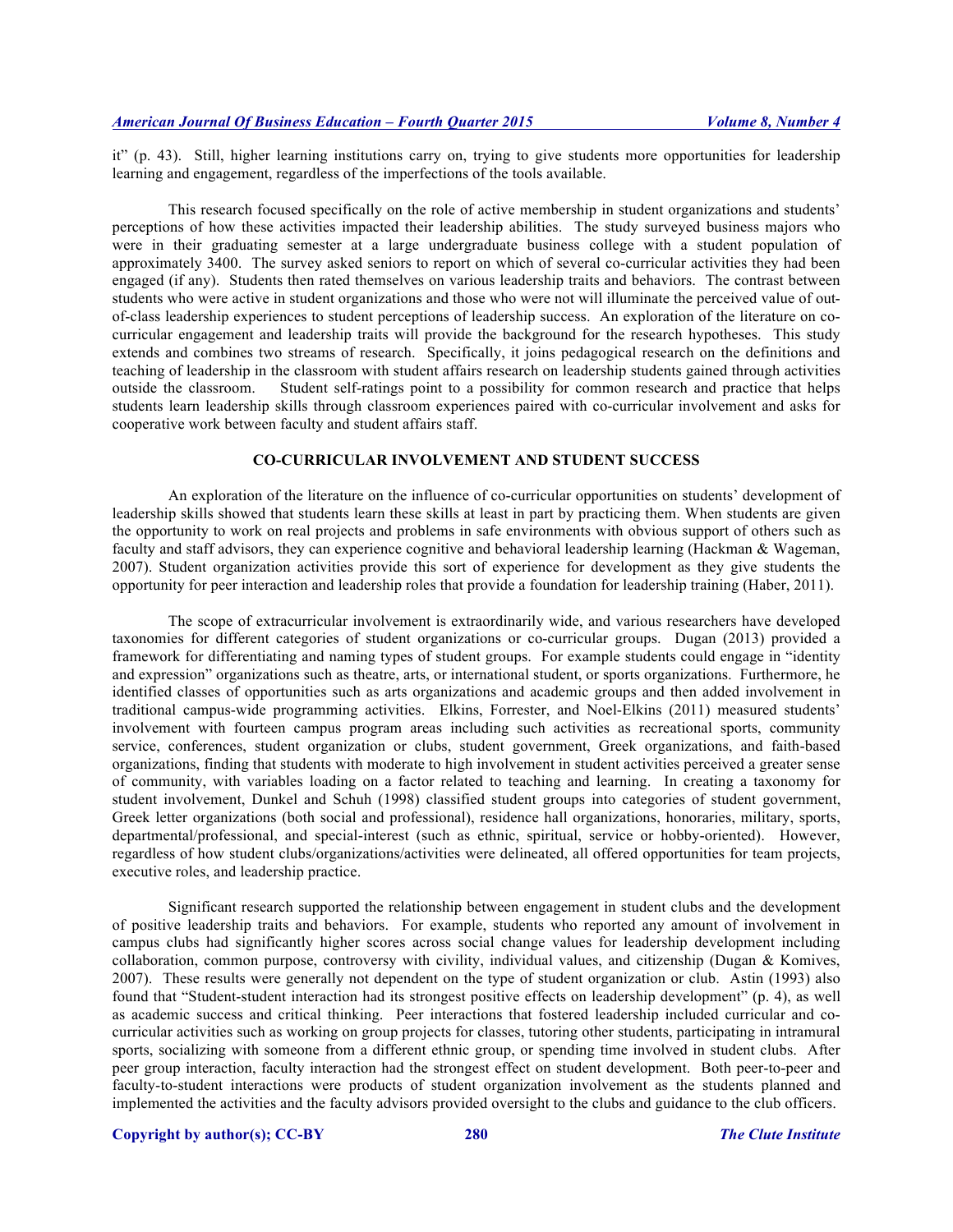College graduates self-reported that leadership roles in extracurriculars had substantial impact on their development of leadership skills and interpersonal abilities that enhanced their job success. Informal, non-academic settings contributed substantially to students' career skills, according to their self-reports and ratings of skills (Pascarella & Terenzini, 2005). When college students were engaged in social aspects of campus life, they advanced their learning and their personal development, and the relationship between academic success and cocurricular involvement was linear rather than inverted u-shaped (Huang & Chang, 2004). Furthermore, in depth interviews, student leaders of extracurricular activities reported that their experiences in positions of responsibility were beneficial to their careers, academic success and skill development (Logue, Hutchens & Hector, 2005). Phillips, McLaughlin, Gettig, Fajiculay, & Advincula (2015) reported that pharmaceutical students found involvement in professional organizations had a strong influence on their leadership, teamwork, confidence and time-management abilities. Petriglieri, Wood & Petriglieri (2011) summarized the relationship between classroom leadership content learning and experiential learning as an "active, personal, and social process" (p. 432).

Collegians could be engaged in one or a series of organizations over extended periods of time, even through their entire undergraduate experiences. Involved students expend substantial effort and maintain continued involvement as they lead events and projects, engage in community service, compete at professional conferences, receive judges' feedback on their performances, and work closely with peers towards common goals. They develop close ties that extend outside the classroom with faculty advisors and mentors. Research on the effects of involvement in co-curricular activities demonstrates that students have numerous opportunities for leadership experiences outside of the classroom. Students reported that co-curricular activities helped them learn to be leaders (Pascarella & Terenzini, 2005). However, that training may be incomplete or out-of-context without students having the opportunity to digest and reflect on those experiences. Pairing leadership theory with student organization experience and allowing students to step back from their activities and evaluate them could give them the tools to evaluate, adapt, and improve their leadership skills further.

## **LEADERSHIP QUALITIES, BEHAVIORS AND TRAITS**

Employing self-ratings of students' perceptions of strengths and abilities is a common method for assessing leadership traits and behaviors (Banta & Kuh, 1998; Northouse, 2010; Pascarella & Terenzini, 2005). Kuh (1993) wrote that students were both capable and insightful in describing and evaluating their experiences. Lists of traits and behaviors can be found in textbooks (Northouse, 2010), academic research (for example: Baker, 2008; Dugan & Komives, 2007; Elkin, Forrest & Noel-Elkins, 2011), the popular press (Farrell, 2011; Prive, 2012), and professional organizations' literature such as the Department of the Army (2006) or the American Library Association (*Leadership traits*, n.d.).

Haber (2011) noted the evolution of the definition of leadership began with qualities or characteristics of a person or a position. Over the past decades, leadership as a concept evolved to be more relational, process-oriented and systems-focused, emphasizing aspects of team-building and social interaction. Leadership identity development looked at processes by which individuals became leaders through peer interactions and ongoing membership in groups (Dugan & Komives, 2007).

Recognizing the history of leadership definition and measurement, this research included self-reported measures of both individual traits and relational behaviors. We developed a list of traits and behaviors based on the many different types of source material described earlier. Table 1 shows the traits used along with their associated sources. In some cases, we took liberty with naming particular traits. For example, rather than using our chosen word, "optimism," Prive (2012) used the phrase "positive attitude," and rather than using "persistence," HERI (1996) referenced "commitment." We have attempted to be true to the concepts if not the exact wording of every author. In choosing traits to explore, we attempted to identify traits that students would be able to self-assess based on their student organization involvement. We recognized that the leadership literature was vast and that some of the existing leadership scales asked for external evaluation of leaders' abilities or before/after evaluations. Age appeared to be an important aspect of leadership behavior, and we respected the idea that traditional students would have had little direct experience in some aspects of leadership (Walter & Scheibe, 2013). In choosing leadership traits and relational behaviors, we studied numerous sources, choosing characteristics that students could understand and with which they would have had experience in their organizational activity. For example, students may not have

# **Copyright by author(s); CC-BY 281** *The Clute Institute*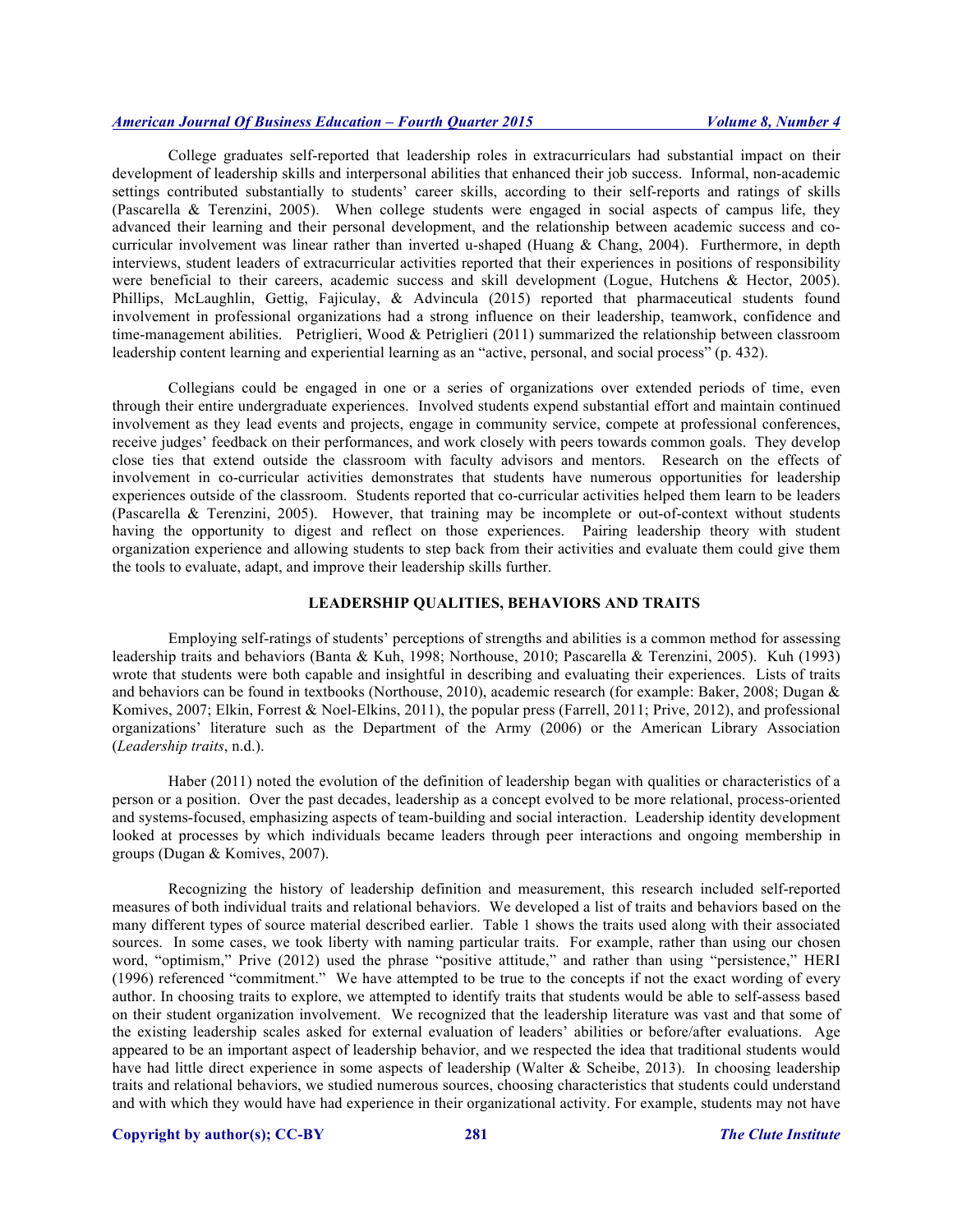had military experiences or understand military-related terms, but the military leadership training materials are generally highly regarded and had many leadership traits that we found useful. Given the supposition that leaders develop and are not necessarily born, student leaders will have fewer experiences and need more development and might not have experiences related to some common traits (Day  $\&$  Sin, 2009). Others noted that the literature was filled with studies that have "theoretical and applied value" without being integrated with previous studies (Derue, Nahrgnag, et al. 2011). Table 1 shows the leadership traits that we identified as relevant to our student population along with references to the established scales that used these traits.

| <b>Table 1.</b> Leadership Traits and Associated Sources |                                                                                           |  |  |
|----------------------------------------------------------|-------------------------------------------------------------------------------------------|--|--|
| Trait                                                    | <b>Sources</b>                                                                            |  |  |
| Honesty                                                  | Athreya & Kalkhoff, 2006; Farrell, 2011; Leadership traits, n.d.; HERI, 1996; Prive, 2012 |  |  |
| Responsibility                                           | Department of the Army, 2006; Leadership traits, n.d.; Northouse, 2010                    |  |  |
| Persistence                                              | Farrell, 2011; HERI, 1996; Pincus & Rudnick, 2013                                         |  |  |
| Optimism                                                 | Prive, 2012; Leadership traits, n.d.                                                      |  |  |
| Confidence                                               | Astin, 1993; Department of the Army, 2006; Farrell, 2011; Leadership traits, n.d.         |  |  |

Table 2 shows the actions or relational behaviors that leaders exhibit as they engage with others. Our research asked students to rate themselves on the extent to which they displayed these skills. The behaviors we used for the survey and the sources in which they appeared are shown in this table. As with the traits, authors used different language to describe similar behaviors or skills. For example, we have used the phrase having "people skills" while Pincus & Rudnick (2013) referenced treating people with respect and being empathy-oriented. For "teamwork," the American Library Association used labels of managing small group dynamics and partnerships (*Leadership traits*, n.d.). Rather than using the survey phrase "a model for others," the Department of the Army (2006) used the phrase "lead by example," and where we used "deal with failure," the Department of the Army suggested that leaders admitted when they were wrong, learned from their mistakes, and accepted setbacks. Using our nomenclature, leaders "deal with conflict" while in the Social Change Model, HERI (1996) and Dugan and Komives (2007) indicated that leaders had the skill to use civility as they dealt with controversy.

**Table 2.** Relational Behaviors/Skills and Associated Sources

| <b>Behaviors</b>                             | <b>Sources</b>                                                                  |
|----------------------------------------------|---------------------------------------------------------------------------------|
| I have good people skills.                   | Farrell, 2011; Leadership traits, n.d.; Pincus & Rudnick, 2013                  |
| I am a model for others to follow.           | Department of the Army, 2006; Leadership traits, n.d.                           |
| I deal well with stress.                     | Department of the Army, 2006; Leadership traits, n.d.; Northouse, 2010          |
| I deal effectively with failure.             | Department of the Army, 2006; Leadership traits, n.d.; Farrell, 2011.           |
| I am able to evaluate the talents of others. | Komives, Longerbeam, et al., 2006; Prive, 2012                                  |
| I am able to resolve conflicts.              | Department of the Army, 2006; Dugan & Komives, 2007; HERI, 1996                 |
| I communicate clearly.                       | American Management Association, 2010; Astin, 1993; Athreya & Kalkhoff, 2006;   |
|                                              | 2012; Pincus & Rudnick, 2013                                                    |
| I am a good listener.                        | Komives, Longerbeam, et al., 2006; Leadership traits, n.d.                      |
| I work effectively in teams.                 | American Management Association, 2010; Department of the Army, 2006; Komive     |
|                                              | Longerbeam, et al., 2006); Farrell, 2011; Leadership traits, n.d.               |
| I can develop a vision.                      | Athreya & Kalkhoff, 2006; Department of the Army, 2006; Farrell, 2011; Pincus & |
|                                              | Rudnick, 2013                                                                   |
| I can execute a vision.                      | Department of the Army, 2006; Farrell, 2011                                     |
| I have innovative ideas for change.          | American Management Association, 2010; Athreya & Kalkhoff, 2006; Leadership     |
|                                              | n.d.; Prive, 2012                                                               |
| I motivate others to do their best work.     | Department of the Army, 2006; Northouse, 2010; Pincus & Rudnick, 2013           |

Recognizing the wide variety of student organizations and other opportunities for activities available at higher education institutions as well as the relationship between student engagement and leadership skill development, we have explored the extent of student involvement in a wide array of extracurricular activities, the contributions these activities made to students' leadership skills, and students self-reported leadership traits and skills. Because professional business student organizations play a prominent role in the students' lives in our college, we wanted to study the organizations' effects more purposefully and intentionally. As a result, we placed a special emphasis on student organization involvement.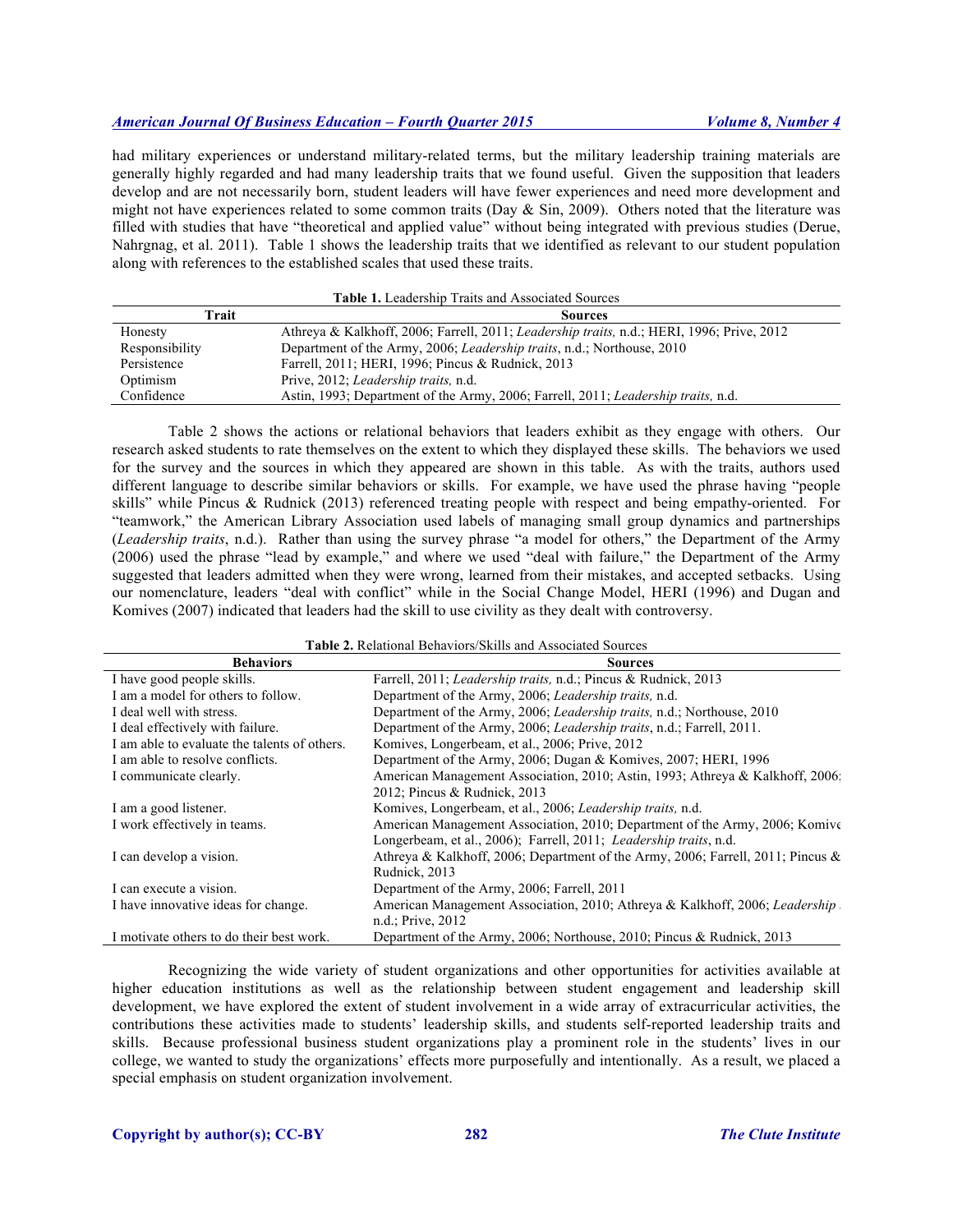Based on previously cited research (Astin, 1993; Dugan & Komives, 2007; Elkins, et al., 2011; Huang & Chang, 2004; Kuh, 2008; Logue, et al., 2005), we propose that:

Undergraduates involved in student organizations as contrasted to those who were not involved in student organizations will have:

(1) Higher self-ratings on perceptions of their leadership traits.

(2) Higher self-ratings on perceptions of their relational leadership behaviors.

# **RESEARCH METHODOLOGY AND RESULTS**

In spring semester of 2014, via email, we invited all graduating senior business majors at a large business school to complete an online survey concerning their leadership traits and behaviors and their campus engagement. The population of final semester graduating seniors was 511 students. Of that number, 149 (29.2%) completed the survey (Table 3). For each of the results, we used t-tests to determine whether significant differences were found between the two groups: those students that participated in organizations and those that did not. Specifically, they were asked: "Have you been active in any type of student organization on campus during your time on campus? Please include only an organization in which you were truly involved, beyond simply paying dues." A second question asked them to indicate how long they had been involved with the organization, and 79.1% of those responding indicated that they had been members for 3 or more semesters; 48.3% had been involved for more than 4 semesters.

| <b>Table 3.</b> Participation in Student Organizations |           |  |  |
|--------------------------------------------------------|-----------|--|--|
| Participated in at least one student organization      |           |  |  |
| Yes                                                    | $n = 100$ |  |  |
| N <sub>0</sub>                                         | $n = 49$  |  |  |

### **Self-Ratings of Leadership Traits**

For all measures, of leadership traits, students who participated in student organizations rated their leadership skills as higher than those who did not. Significant differences between those involved and those not involved occurred for some of the leadership traits (Table 4). The rating scale ranged from  $1 - 5$  with 1 being "very strong" and 5 being "very weak" with a neutral central point. Specifically, those involved in student organizations rated themselves as significantly stronger in optimism and persistence than did students who were not involved in student organizations ( $p < .05$ ).

| Table 4. Self-Ratings on Leadership Traits<br>(Scale of $1 - 5$ with $1 =$ "very strong") |                                                            |                                                |              |        |  |
|-------------------------------------------------------------------------------------------|------------------------------------------------------------|------------------------------------------------|--------------|--------|--|
| Item                                                                                      | <b>Participated in Student</b><br><b>Organization Mean</b> | Did not Participate in Student<br>Organization | $t$ (df)     | p      |  |
|                                                                                           | (SD)                                                       | Mean (SD)                                      |              |        |  |
| Confidence                                                                                | 1.66(.809)                                                 | 1.90(.984)                                     | $-1.48(147)$ | 0.0705 |  |
| Honesty                                                                                   | 1.17(.570)                                                 | 1.29(.645)                                     | $-1.11(147)$ | 0.1334 |  |
| Optimism                                                                                  | 1.46(.758)                                                 | 1.84(.590)                                     | $-3.05(147)$ | 0.0013 |  |
| Persistence                                                                               | 1.43(0.756)                                                | 1.65(.694)                                     | $-1.74(147)$ | 0.0421 |  |
| Responsibility                                                                            | 1.15(.642)                                                 | 1.22(0.468)                                    | $-0.72(147)$ | 0.2353 |  |

We combined these five traits in one sum in order to determine if students involved in student organizations rated themselves overall as having higher leadership traits than those not participating in student organizations. Cronbach's alpha (.78) for the resulting summed measure is greater than .7, an indicator of internal reliability. Cronbach's alpha computes one split-half reliability and then randomly divides the items into another set of split halves and recomputes all possible split half estimates of reliability. Cronbach's alpha is mathematically equivalent to the average of all possible split-half estimates on the resulting sum, involved students had a significantly higher rating of their traits than those not involved (mean difference =  $-1.02$ , sd=0.455, t(147)=-2.25, p=0.0127).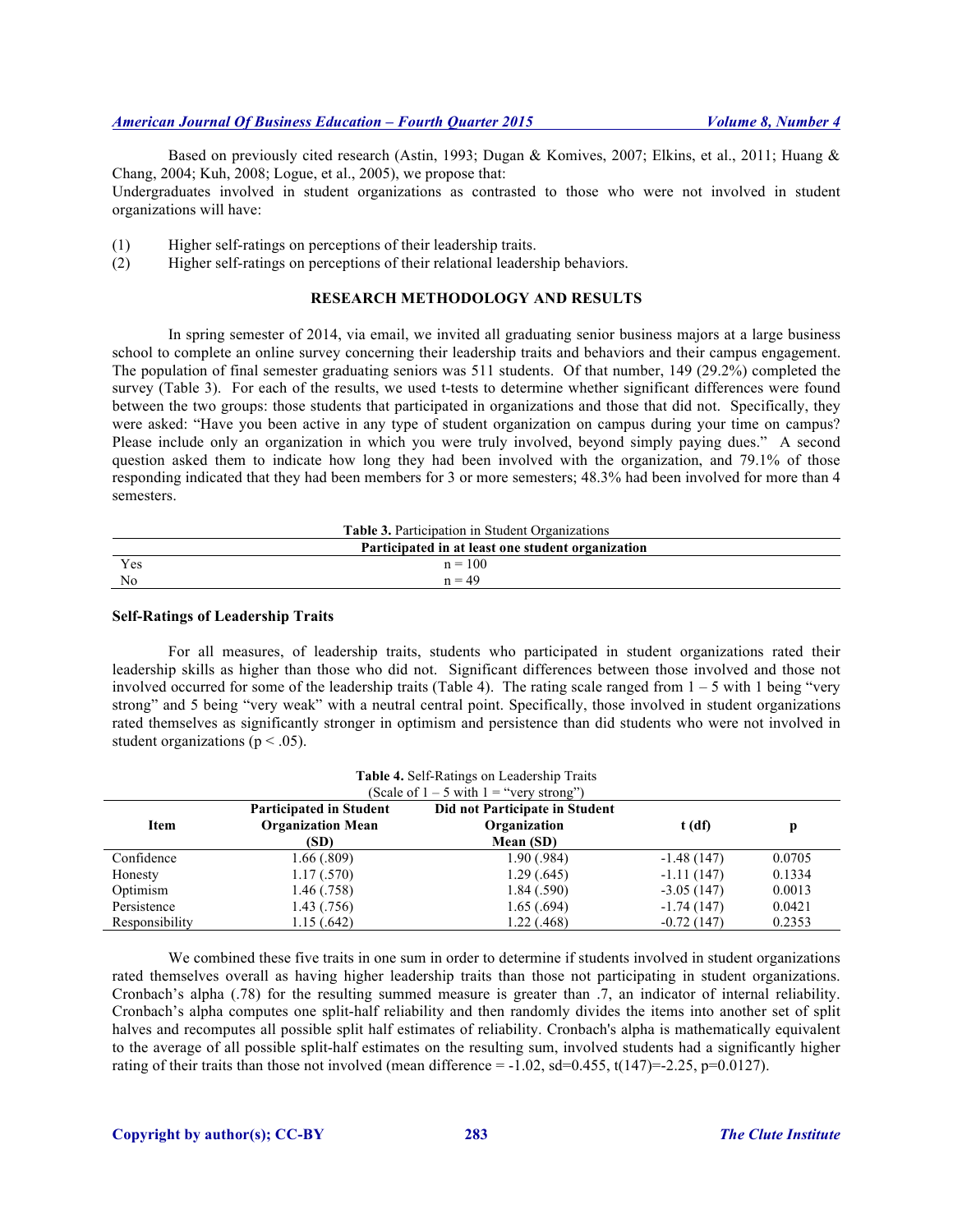Survey results support our first hypothesis: that students involved in student organizations will exhibit higher self-ratings on perceptions of their leadership traits. **Self-Ratings of Relational Leadership Behaviors**

Significant differences occurred between those involved in student organizations and those not involved for 8 of the 13 relational behaviors (Table 5). On a scale of  $1 - 5$  with 1 being "very strong" and 5 being "very weak," those involved in student organizations rated themselves as having stronger people skills, serving as a model for others, dealing well with stress, dealing effectively with failure, resolving conflict, communicating clearly, working effectively in teams, and being a good listener ( $p < .05$ ).

|                               | <b>Participated in Student</b> | $\cdots$<br>Did not Participate in |              |        |
|-------------------------------|--------------------------------|------------------------------------|--------------|--------|
|                               | Organization                   | <b>Student Organization</b>        | $t$ (df)     | p      |
|                               | Mean (SD)                      | Mean (SD)                          |              |        |
| People Skills                 | 1.29(.640)                     | 1.63(0.755)                        | $-2.89(147)$ | 0.0022 |
| Model for Others              | 1.49(0.798)                    | 1.78(.823)                         | $-2.03(147)$ | 0.0220 |
| Deal well with Stress         | 1.68(.920)                     | 1.95(.935)                         | $-1.73(147)$ | 0.0427 |
| Deal effectively with Failure | 1.76(.842)                     | 2.08(1.057)                        | $-2.01(147)$ | 0.0232 |
| Evaluate Talents of Others    | 1.40(.696)                     | 1.55(.614)                         | $-1.29(147)$ | 0.0993 |
| <b>Resolve Conflicts</b>      | 1.44(0.715)                    | 1.71(0.707)                        | $-2.21(147)$ | 0.0144 |
| Communicate Clearly           | 1.50(.785)                     | 1.82(.727)                         | $-2.37(147)$ | 0.0096 |
| Work Effectively in Teams     | 1.31(.706)                     | 1.69(.847)                         | $-2.92(147)$ | 0.0021 |
| Good Listener                 | 1.25(.626)                     | 1.47(0.616)                        | $-2.02(147)$ | 0.0225 |
| Develop a Vision              | 1.66(.819)                     | 1.86(.842)                         | $-1.37(147)$ | 0.0867 |
| Execute a Vision              | 1.46(0.716)                    | 1.59(.643)                         | $-1.09(147)$ | 0.1387 |
| Innovative Ideas for Change   | 1.75(.978)                     | 1.98(.924)                         | $-1.37(147)$ | 0.0864 |
| Motivate Others               | 1.53(.745)                     | 1.71 (.645)                        | $-1.48(147)$ | 0.0705 |

#### **Table 5.** Self-Ratings on Relational Leadership Behaviors/Skills (Scale of  $1 - 5$  with  $1 =$  "very strong")

As a final step, we combined these 13 items into one scale in order to determine if students involved in student organizations rated themselves overall as having higher leadership behaviors than those not participating in student organizations. Cronbach alpha (0.91) for the resulting scale is greater than .7, as an indicator of internal reliability. On the resulting scale, involved students had a significantly higher rating of their behaviors than those not involved (mean difference =  $-3.32$ , sd=1.24, t(147)= $-2.68$ , p=0.0041).

Our second hypothesis stated that students involved in student organizations would exhibit higher selfratings on perceptions of their relational leadership behaviors. The data trends support this hypothesis.

# **Effect of Involvement in Multiple Student Organizations**

In order to determine the effect of involvement in multiple student organizations, we asked students if they had participated in a second student organization. While students involved in multiple organizations did rate themselves higher in terms of both leadership traits and relational behaviors, the difference was not significant (Table 6). Of the students who had been involved in one organization, 52.5% had been involved in a second organization as well.

| Table 6. Effect of Participation in Multiple Student Organizations                    |                                                                                   |                                     |           |        |
|---------------------------------------------------------------------------------------|-----------------------------------------------------------------------------------|-------------------------------------|-----------|--------|
| (Overall Traits or Characteristics summed score of $5 - 25$ with $5 =$ "very strong") |                                                                                   |                                     |           |        |
|                                                                                       | (Overall Skills or Abilities summed score of $13 - 65$ with $13 =$ "very strong") |                                     |           |        |
| Participated in Multiple Student Participated in a Single Student                     |                                                                                   |                                     |           |        |
| <b>Item</b>                                                                           | <b>Organizations</b><br>Mean (SD)<br>$n=49$                                       | Organization<br>Mean (SD)<br>$n=45$ | t(df)     | p      |
| <b>Overall Traits or Characteristics</b><br>(summed score)                            | 6.95(.390)                                                                        | 7.58(.245)                          | 1.32(92)  | 0.0957 |
| <b>Overall Skills or Abilities</b><br>(summed score)                                  | 19.8(6.995)                                                                       | 21.36 (4.85)                        | 1.21 (92) | 0.1142 |
|                                                                                       |                                                                                   |                                     |           |        |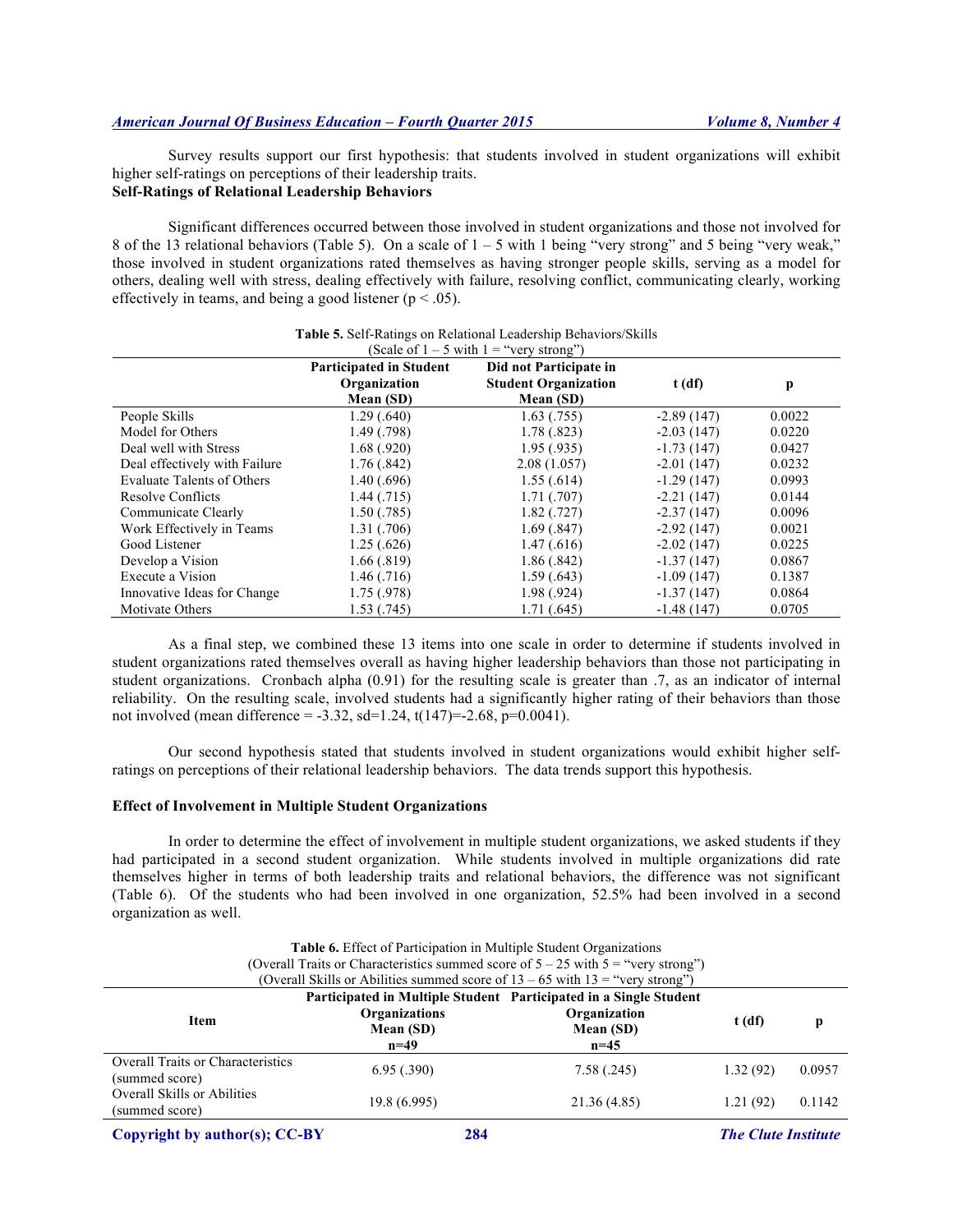## **Summary of Results**

Students who were involved in co-curricular campus organizations rated themselves higher on a series of related leadership traits including confidence, honesty, optimism, persistence, and responsibility, with significant differences in optimism and persistence. This finding supports the hypothesis that student involvement in extracurricular student organization activities led to more positive self-perceptions of leadership traits than for students who were not involved in those organizations.

For relational leadership behaviors, students active in co-curricular organizations also rated themselves significantly more positively on having stronger people skills, serving as a model for others, dealing well with stress, dealing effectively with failure, resolving conflict, communicating clearly, working effectively in teams, and being a good listener. For each behavior, students engaged in organizations self-rated themselves more positively than those students not involved, supporting the second hypothesis.

Students involved in more than one organization rated themselves more positively overall in traits and behaviors, but the differences were not significant, suggesting that one active and prolonged experience is as valuable as serial or multiple simultaneous experiences.

One limitation of the research project was the population from which the respondents were selected. The respondents originated from one large business college with dozens of active business student organizations and so would not be representative of all business schools. The leadership traits and actions were created with this specific student body in mind, and though the characteristics used were in many other scales and showed good results for Cronbach's alpha, we are not able to compare them with previous research results. Also, as with other studies using respondents' self-perceptions of leadership, we are unsure as to whether self-reports of attitudes and skills accurately reflect behaviors.

## **DISCUSSION**

The results of this research support several previous studies published primarily in student affairs journals whose authors have argued for the importance of out-of-class leadership experiences and how those experiences enhanced classroom learning (Dunkel & Schuh, 1998; Elkin, Forrester & Noel-Elkins, 2011; Haber, 2011; Huang & Chang, 2004; Logue, Hutchens & Hector, 2005; Schuh, 1999). Astin (1993) wrote that "Evidence strongly suggests that . . . learning is holistic rather than segmented, and that multiple forces operate in multiple settings to shape student learning and change in ways that cross the 'cognitive-affective' divide" (p. 629). Minority students who were involved in formal and social activities outside of the classroom earned higher grades overall, and expanded formal and informal social ties to others at higher education institutions, correlating positively to higher levels of satisfaction with education experiences for all students. Furthermore, students with these ties were less likely to leave their institutions (Fischer, 2007). Anecdotally, when graduates reflect on their undergraduate years, many times they will describe valuable learning experiences that occurred outside their traditional classrooms, whether through student organization involvement, internship experiences, or residence life activities. As Kuh (1993) wrote, students described their learning as happening ". . . at all times and in all places" (p. 88).

At the same time as students are learning through experience, they are gaining knowledge about the theory and concepts of leadership inside their classrooms with the help of talented faculty, well-written textbooks, team exercises, and written and oral assignments. These classroom activities are invaluable to their full understanding and knowledge of what leaders are and how they behave. Faculty and academic classroom activities alone cannot do all the work of developing undergraduates' intellectual and personal knowledge and skills, that learning also occurs where students spend the majority of their time, whether in employment, athletics, residence life, or social/professional settings (Dugan & Komives, 2007). Because learning occurs holistically and across many different facets of students' experiences, the process of assessing common learning outcomes such as leadership could serve as a basis for collaboration for student affairs staff and faculty. Most academic and student affairs professionals do not collaborate in designing activities or assessing learning despite the fact that out-of-class activities are connected to important skill acquisition. Agreement across the academic and student affairs divide that students' lives are not parceled into discrete units of experience can lead to productive cross-university

# **Copyright by author(s); CC-BY 285** *The Clute Institute*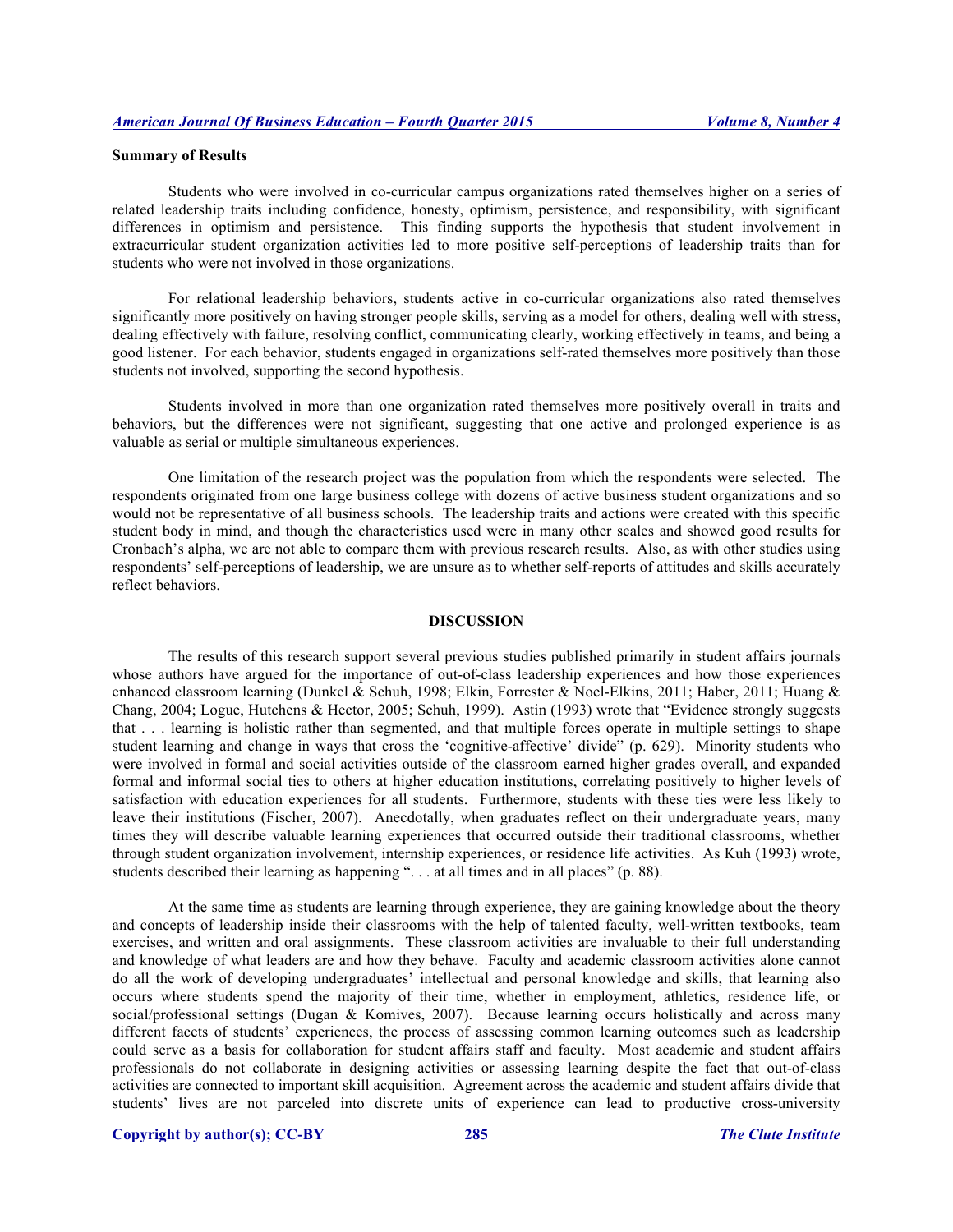conversations about improving intentionality and designing experiences that would enhance professional and personal development (Banta & Kuh, 1998) and improve leadership skills and abilities.

One method for using life experiences directly in classroom activities is a modification of traditional case analysis. Faculty have relied on case analyses to bring real world situations into the classroom, to give students the opportunity to apply theory to business situations, and to create and evaluate multiple possible strategic actions. Foster and Carboni (2009) suggested an alternative case analysis process in which students generated personal, experience- centered cases as foundations for developing behaviors and enhancing the practical pedagogy of leadership courses. Small groups worked together to reconstruct the issue and examine communication and thought/action congruency. They crafted their own interventions to their own leadership problems. Systematic reflection on the personal cases helped students act as leaders in their life experiences, moving from situation to theory, action, and reflection in what Foster and Carboni called a "Circle of Learning." With active co-curricular organization involvement, students had ready examples of leadership challenges that they faced in their club activities. Leadership skills they gained directly through club engagement included chairing meetings, writing reports, budgeting, communicating, traveling, competing, planning events, goal-setting, networking, resolving conflicts, assessing, recruiting, fundraising, and interviewing (Dunkel & Schuh, 1998).

Another example of learning leadership beyond the confines of the classroom can be found in Caro, et al. (2013) and their class design using carefully designed service learning activities in a senior leadership seminar. They asked students to reflect on their experiences in a structured fashion, thereby blending the action with the functional understanding that those students encountered in their classroom.

Banta and Kuh (1998) provided two detailed examples of cross-divide partnerships between academics and student affairs. One was in the Sumter campus of the University of South Carolina where students had a formal student development transcript. When students participated in designated events either on or off campus, they earned involvement credits. Credits were recorded on the student development transcript that summarized their achievements as part of their career planning. The transcript then was monitored by students, faculty, and staff. Another approach to collaboration between academic and co-curricular activities that Banta and Kuh described was at James Madison University where campus groups linked general education learning outcomes with specific cocurricular activities, requiring collaboration between student affairs professionals and faculty in planning and executing activities.

With common leadership learning goals for academic and student affairs professionals, assessment might serve as an additional means of conducting research across barriers. At this point, two rich streams of separate research exist – one on the faculty/pedagogical side and the other on the student services side of universities. To develop leadership learning best practices, research combining these two lines of study would be exciting and could be fruitful in developing best practices for entire campus involvement and deep learning.

The higher education experience is filled with growth and learning. Students learn about leadership models, theories, and best practices in business classrooms. They engage in leadership behaviors of a wide-ranging nature in their co-curricular activities with the example studied here focusing on involvement in student organizations. Using assessment of leadership learning outcomes as an intentional means of pairing these two sides of learning – the thinking and the doing – holds promise for making the student experience cohesive and the staff experience collaborative, enriching the involvement of all invested groups.

# **CONCLUSION**

Students who were engaged in co-curricular campus organizations rated themselves on their leadership traits and relational behaviors higher than students who were not involved in these activities. We understand that we studied correlation and not causation and so students who felt they were "born leaders" may have made the decision to become engaged while their more retiring counterparts may have stayed away from these activities. Still, given the value and confidence that involved students reported, intentional pairing of student and academic affairs activities with common learning goals such as leadership skills would be advantageous to all management students.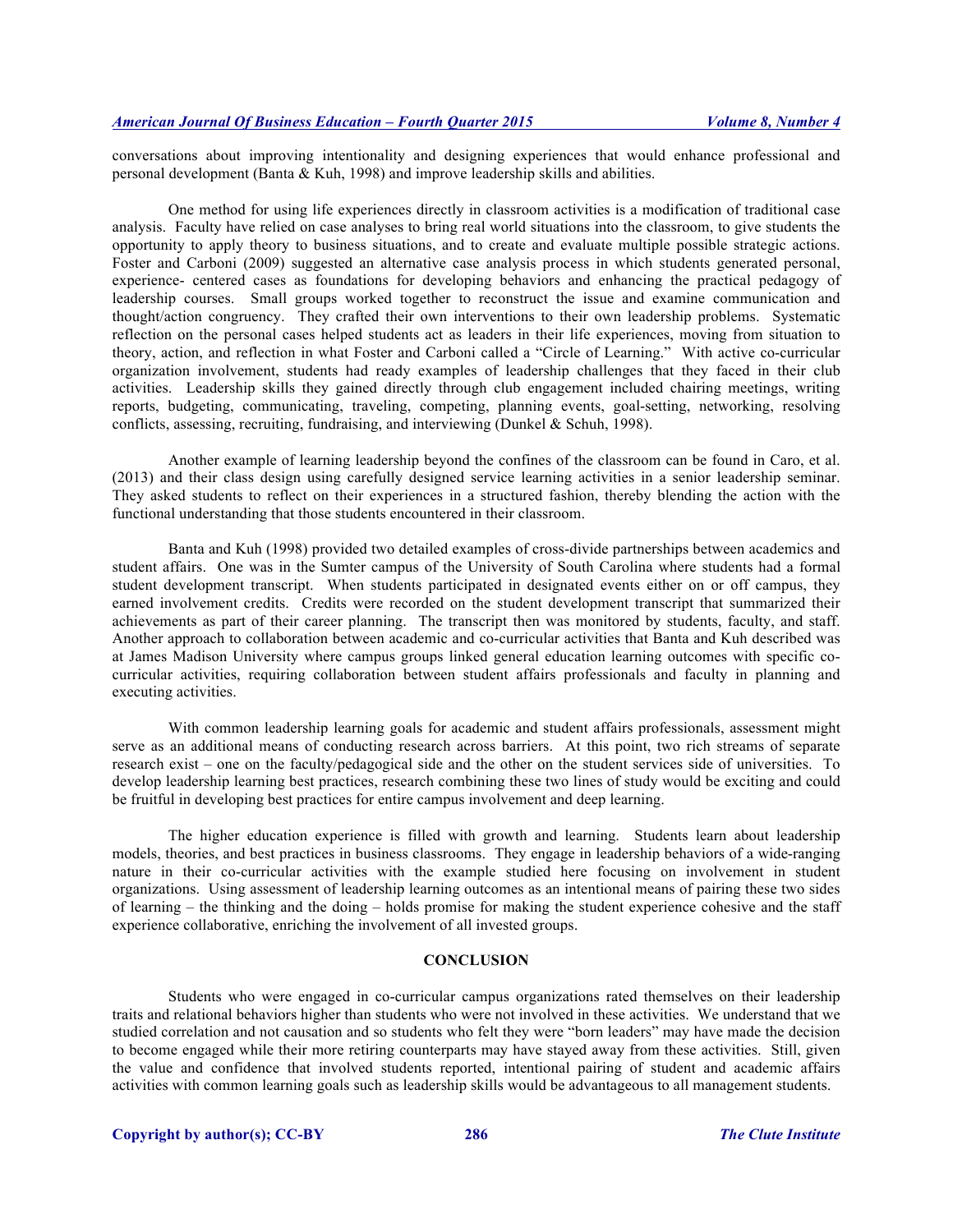Faculty and student organization advisors (who may or may not be faculty) might identify common leadership learning outcomes prior to the beginning of the term. Students would study leadership concepts and task characteristics in a classroom setting. For example, they might learn that when tasks are unclear or ambiguous, leaders should provide structure. When tasks are highly repetitive, leaders should give support (Northouse, 2010). Given this information, student organization advisors could ask their members to identify ambiguous and then repetitive tasks and set out differing strategies for leaders' actions that would provide structure or support, depending on the type of task. When students return to the classroom, they might reflect on the outcomes of their behaviors.

As Banta and Kuh (1998) pointed out, assessment activities can be one avenue for creating a bridge between classroom and co-curricular learning. One provides the theory, models, and history of leadership, the other the activity of leading. Both can entail thoughtful reflection on how to lead. The conversations regarding shared leadership learning goals that student affairs professionals and faculty have could lead to a synergy in which class assignments pair with organization activities while they aim at common goals. One of the best outcomes from assessment is discussion concerning what leadership is, how students learn to be leaders, how to measure it, and how well students perform, followed by a conversation on methods for improving leadership learning. The broader the group of professionals who share these common goals, and the more intentional they are, the better the reflection and the result.

# **AUTHOR INFORMATION**

**Lois Smith** is an associate dean and professor of marketing in the College of Business and Economics at the University of Wisconsin – Whitewater. Her research interests focus on advertising to children and on pedagogy and she has co-facilitated numerous workshops for Liberal Education and America's Promise (LEAP) action teams on campus. She has published in *the Journal of the Academy of Marketing Science, the Journal of Marketing Education,* and the *Journal of Services Marketing,* among others. She is an active pro bono consultant for strategic planning processes in not-for-profit settings.

**John Chenoweth** is the dean of the College of Business and Economics at the University of Wisconsin – Whitewater. He formerly served as an associate dean and chair of the department of Information Technology and Supply Management. His research has primarily focused on information technology education, online education and diversity. John co-directs the Wisconsin Center for Information Technology Services.

# **REFERENCES**

American Management Association (2010). Critical skills survey. *Education Digest, 76,* 17-19.

Astin, A. W. (1993). *What matters in college? Four critical years revisited.* San Francisco: Jossey-Bass.

- Athreya, K. S., & Kalkhoff, M. T. (2006). The engineering leadership program: A co-curricular learning environment by and for students. *Journal of STEM Education, 11,* 70-74.
- Baker, C. N. (2008). Under-represented college students and extracurricular involvement: The effects of various student organizations on academic performance. *Social Psychology of Education, 11,* 273-298. doi:10.1007/*s*11218-007- 9050-y.
- Banta, T. W. & Kuh, G. D. (1998). A missing link in assessment*. Change, 30,* 40-47. Caro, C.A., Lirette, L., & Yest, M. (2013). Redesigning MGMT 4010S: Creating a cause of social responsibility and social justice. *American Journal of Business Education. 6 (2), 155-160.*
- Day, D. & Sin, H. (2009). Leader development, identity and goal orientation: A study of personal change trajectories. *Academy of Management Annual Meeting Proceedings,* pp. 1-6.
- Department of the Army (2006). *Army leadership: Competent, confident, and agile.* (FM 6-22). Washington, D.C.: Headquarters, U.S. Army.
- Dugan, J. P. (2013). Patterns in group involvement experiences during college: Identifying a taxonomy. *Journal of College Student Development, 54,* (229-246).
- Dugan, J. P. & Komives, S. R. (2007). *Developing leadership capacity in college students:Findings from a national study.*  A Report from the Multi-Institutional Study of Leadership. College Park, MD: National Clearinghouse for Leadership Programs.

Dunkel, N. W. & Schuh, J. H. (1998). *Advising student groups and organizations.* San Francisco, CA: Jossey-Bass.

# **Copyright by author(s); CC-BY 287** *The Clute Institute*